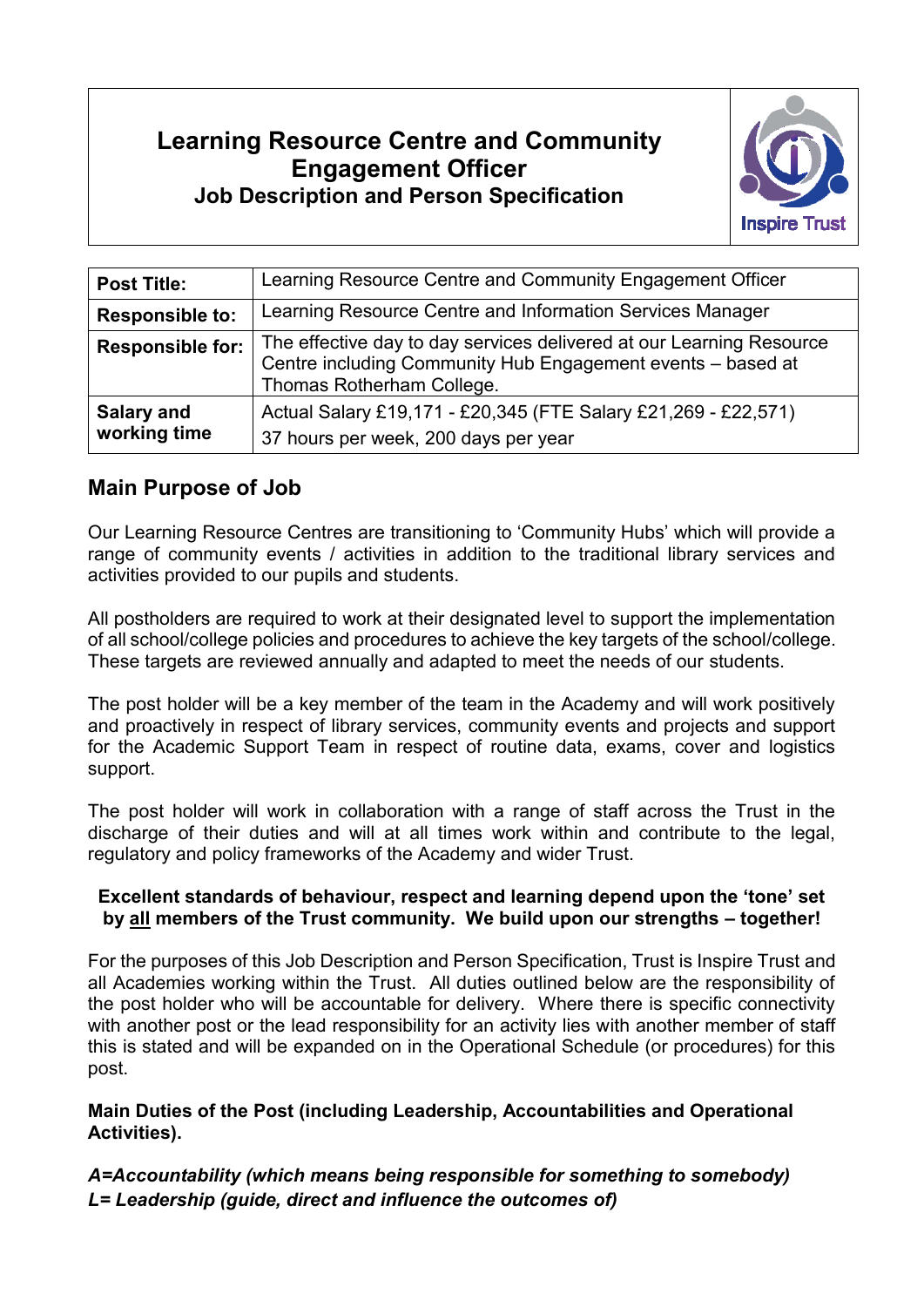## *O=Operational (day-to-day management and control of these activities)*

| 1    | Support for pupils and staff in the Learning Resource Centre<br>(LRC)                                                                                                                                                             | A          | L          | O          |
|------|-----------------------------------------------------------------------------------------------------------------------------------------------------------------------------------------------------------------------------------|------------|------------|------------|
| 1.1  | Work with faculties and learning zone to ensure the LRC supports<br>School/College Priorities, learning and achievement of pupils<br>students.                                                                                    | $\sqrt{ }$ |            | $\sqrt{ }$ |
| 1.2  | Maintain the LRC environment to a high standard including the<br>regular update of displays and information that are creative, attractive<br>and appropriate to learning objectives of the school/college.                        | $\sqrt{ }$ | $\sqrt{ }$ | $\sqrt{ }$ |
| 1.3  | Maintain the Heritage Library Management system (including<br>security and data protection compliance).                                                                                                                           | $\sqrt{ }$ | $\sqrt{ }$ | $\sqrt{ }$ |
| 1.4  | Assist pupils/students and other LRC users with circulation of<br>resources, and with research and information support.                                                                                                           | $\sqrt{ }$ | $\sqrt{ }$ | $\sqrt{ }$ |
| 1.6  | Supervise pupils/students in the LRC and maintain a calm and<br>positive study environment.                                                                                                                                       | $\sqrt{ }$ | $\sqrt{ }$ | $\sqrt{ }$ |
| 1.7  | Establish good relationships with pupils/students, acting as a role<br>model and responding appropriately to individual needs to create an<br>inclusive environment recognising and promoting diversity, equity<br>and inclusion. | $\sqrt{ }$ | $\sqrt{ }$ | $\sqrt{ }$ |
| 1.8  | positive pupil/student behaviour<br>in<br>line<br>with<br>Encourage<br>school/college policies, reporting incidents of poor behaviour and<br>collaborating with pastoral and SEND teams for support and referral.                 | $\sqrt{ }$ | $\sqrt{ }$ | $\sqrt{ }$ |
| 1.9  | Supervise and organise LRC prefects/interns, including recruitment,<br>training and assigning tasks and projects.                                                                                                                 | $\sqrt{ }$ | $\sqrt{}$  | $\sqrt{}$  |
| 1.10 | Your duties may include other responsibilities; as agreed with the<br>Learning Resource Centre and Information Services Manager.                                                                                                  | $\sqrt{ }$ | $\sqrt{ }$ | $\sqrt{ }$ |

| 2   | <b>Community Engagement Events / Activities</b>                                                           |                                                                                                                                                                | A |  |
|-----|-----------------------------------------------------------------------------------------------------------|----------------------------------------------------------------------------------------------------------------------------------------------------------------|---|--|
| 2.1 | Working as part of a network and in consultation with your Line<br>Manager and Head of Academy, you will: |                                                                                                                                                                |   |  |
|     |                                                                                                           | 2.1.1 Organise, promote, and deliver events that engage and $\sqrt{ }$<br>inspire, in the LRCs and Trust-wide.                                                 |   |  |
|     |                                                                                                           | 2.1.2 Evaluate the success of events and report on this as $\sqrt{ }$<br>appropriate.                                                                          |   |  |
|     |                                                                                                           | 2.1.3 Support and participate in school/college-wide events such as $\vert \sqrt{\vert}$<br>parent consultations, open events etc. where and when<br>required. |   |  |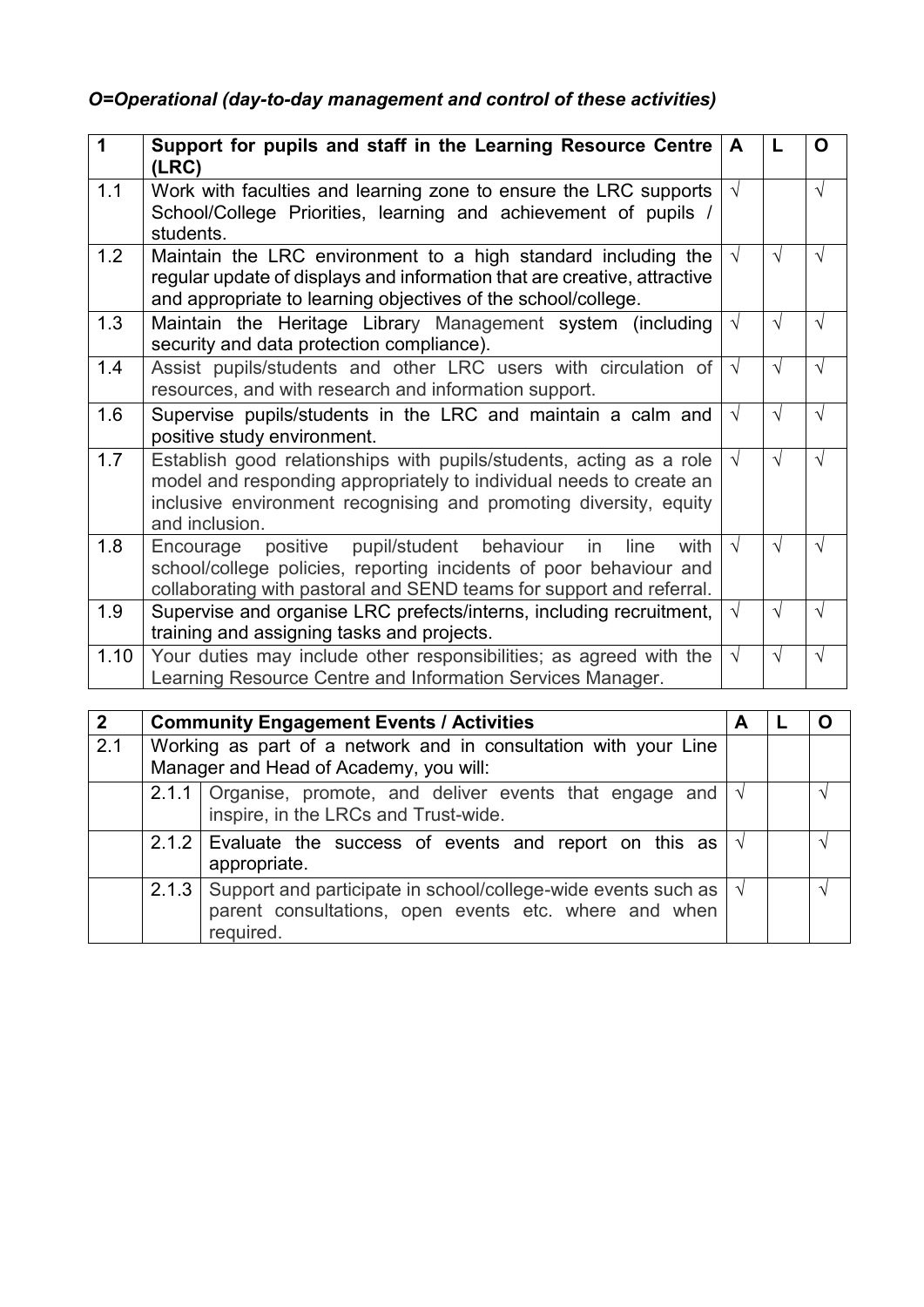| 3   | <b>General Establishment Support</b>                                                                                                                                                                                                                                                                                                    | A          |            |
|-----|-----------------------------------------------------------------------------------------------------------------------------------------------------------------------------------------------------------------------------------------------------------------------------------------------------------------------------------------|------------|------------|
| 3.1 | Our establishments work as teams and all staff are required to<br>undertake work in support of other work teams to ensure the effective<br>running of the establishment. This includes:                                                                                                                                                 | $\sqrt{ }$ | $\sqrt{ }$ |
|     | • Work or a similar type and level in support of other work teams<br>Support for establishment events and activities<br>$\bullet$<br>• Records Management<br>• Safeguarding<br>• Recruitment<br>Supporting pupils / students<br>$\bullet$<br>• Routine clerical and administrative work to support peaks of<br>work throughout the year |            |            |

| $\overline{\mathbf{4}}$ | <b>Generic Duties and Responsibilities</b>                                                |
|-------------------------|-------------------------------------------------------------------------------------------|
| 4.1                     | Comply with all Trust policies and procedures and work in accordance with the Code        |
|                         | of Conduct for Staff.                                                                     |
| 4.2                     | All employees will be asked to work at their level on pupil/student interventions to      |
|                         | meet the needs and targets of the Trust. For support staff this will include First Aid    |
|                         | (training will be provided).                                                              |
| 4.3                     | Be aware of and support differences and ensure all pupils, students and staff have        |
|                         | equal access to opportunities to learn and develop.                                       |
| 4.4                     | Participate and contribute to Talent Development and the development of Service           |
|                         | Delivery Plans and Operational Schedules.                                                 |
| 4.5                     | All employees will undertake regular and routine continuing professional                  |
|                         | development (including attendance and contribution to internal Training and Planning      |
|                         | events) to ensure that they develop and recognise their own strengths and areas of        |
|                         | expertise and use these to achieve and support others and the aims of the Trust.          |
| 4.6                     | Be aware of and comply with policies and procedures relating to safeguarding,             |
|                         | health, safety and security, confidentiality and data protection, reporting all concerns  |
|                         | to an appropriate person in accordance with policy.                                       |
| 4.7                     | Contribute positively to the overall ethos / aims of the Trust including participation in |
|                         | appropriate networks and projects.                                                        |
| 4.8                     | Establish constructive relationships and communicate with others (inside and              |
|                         | external to the Trust).                                                                   |
| 4.9                     | Organise and support Academy and Trust events as requested.                               |
| 4.10                    | Any other reasonable and appropriate duties as directed by Senior Staff at any Trust      |
|                         | Academy.                                                                                  |
| 4.11                    | All staff are required to work in a way that encourages a positive work environment       |
|                         | that is solution focused and proactive for all. As a Senior member of staff you are       |
|                         | required to role model behaviours and standards to your team and others at all            |
|                         | times.                                                                                    |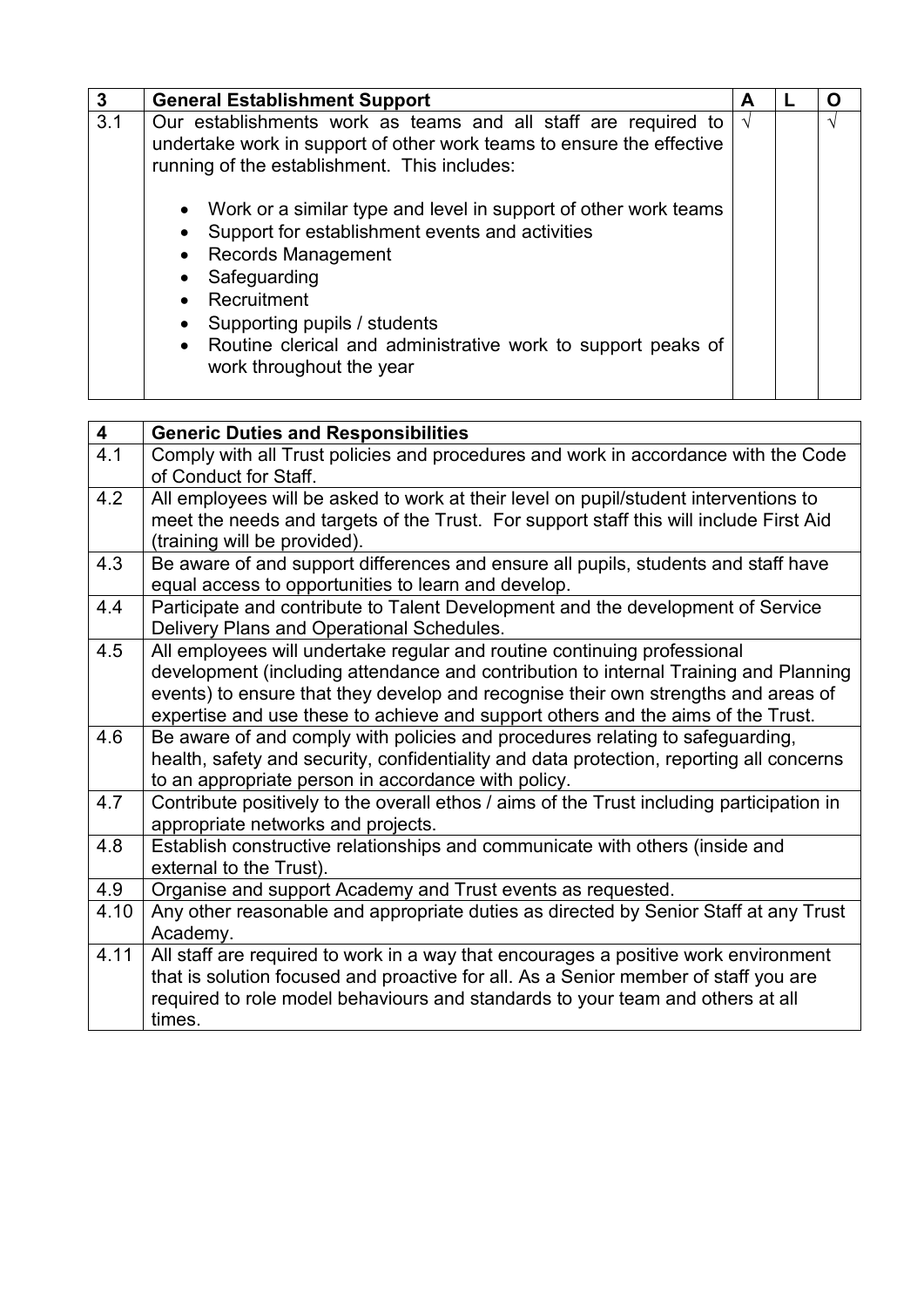## **Person Specification Post: Learning Resource Centre and Community Engagement Officer**

The Trust is committed to safeguarding and promoting the welfare of children and young people, and expects all staff, other workers and volunteers to share this commitment.

| <b>Personal Skills Characteristics</b> |                                                                                                                     |                         | <b>Method of</b><br><b>Assessment</b> |
|----------------------------------------|---------------------------------------------------------------------------------------------------------------------|-------------------------|---------------------------------------|
| 1                                      | <b>Experience</b>                                                                                                   |                         |                                       |
| 1.1                                    | Some experience of working with young people.                                                                       | $\checkmark$            | AF/IR                                 |
| 1.2                                    | Ability to work as part of a team.                                                                                  | $\overline{\checkmark}$ | AF/I/R                                |
| 1.3                                    | Having a flexible approach to day-to-day working.                                                                   | $\checkmark$            | AF/ I/R                               |
| 1.4                                    | Strong communication skills and the ability to speak to people                                                      | $\checkmark$            | AF/I/R                                |
|                                        | at all levels and with all abilities. Able to follow instructions.                                                  |                         |                                       |
| $\overline{2}$                         | <b>Qualifications and Training</b>                                                                                  |                         |                                       |
| 2.1                                    | Minimum A*-C GCSE (or equivalent) in English and Maths.                                                             | $\checkmark$            | AF/CQ                                 |
| 2.2                                    | IT skills that support suitability to discharge the duties of the<br>post.                                          |                         | AF/I/CQ                               |
| 2.3                                    | Already possessing or willing to undertake relevant                                                                 | <b>Desirable</b>        | AF/I/CQ                               |
|                                        | professional development linked to the role, e.g. delivering<br>reading programmes.                                 |                         |                                       |
| 2.4                                    | Appropriate knowledge of Health and Safety will be required.                                                        | $\checkmark$            | AF/I/CQ                               |
| 2.5                                    | Must be willing to become a first aider.                                                                            | ✓                       |                                       |
| 3                                      | <b>Special Skills and Knowledge</b>                                                                                 |                         |                                       |
| 3.1                                    | Evidence of organisational skills that will support the                                                             | <b>Desirable</b>        | AF/I                                  |
|                                        | candidate to deliver creative and inspirational library based                                                       |                         |                                       |
|                                        | (and other) events.                                                                                                 |                         |                                       |
| 3.2                                    | Experience of working in a library / resource centre or similar                                                     | Desirable               | AF/I/CQ                               |
|                                        | setting.                                                                                                            |                         |                                       |
| 3.3                                    | Enthusiasm for a wide range of fiction and non-fiction texts<br>and transition projects for schools.                | <b>Desirable</b>        | AF/I                                  |
| 4                                      | <b>Personal Qualities</b>                                                                                           |                         |                                       |
| 4.1                                    | A genuine respect for young people.                                                                                 | $\checkmark$            |                                       |
| 4.2                                    | A genuine desire to support the work of the schools / college                                                       |                         |                                       |
|                                        | / trust to deliver high quality services to our students / pupils                                                   |                         |                                       |
|                                        | and wider community. Candidates will need to evidence their                                                         |                         |                                       |
|                                        | understanding of this and their ability to deliver this.                                                            |                         |                                       |
| 4.3                                    | Be able to respond to the needs of pupils and students in a                                                         | ✓                       | L                                     |
|                                        | calm, positive and controlled manner.                                                                               |                         |                                       |
| 4.4                                    | An understanding of and commitment to equal opportunities                                                           | ✓                       | I/R                                   |
|                                        | issues both within the workplace and the community in                                                               |                         |                                       |
|                                        | general.                                                                                                            |                         |                                       |
| 4.5                                    | A commitment to the provision of anti-discriminatory and anti-                                                      | $\checkmark$            | I/R                                   |
|                                        | oppressive practice.                                                                                                |                         |                                       |
| 4.6                                    | Conscientious, honest and reliable.                                                                                 | $\checkmark$            | R                                     |
| 5                                      | <b>Mandatory Requirements</b>                                                                                       | $\checkmark$            |                                       |
| 5.1                                    | A DBS check at an enhanced level (formerly CRB check)                                                               |                         | $\mathsf C$                           |
|                                        | must be undertaken by all candidates and be satisfactory as                                                         |                         |                                       |
|                                        | a condition of employment with Inspire Trust.                                                                       | $\checkmark$            | AF                                    |
| 5.2                                    | Education posts are exempt from the Rehabilitation of<br>Offenders Act, 1974; all current convictions, cautions and |                         |                                       |
|                                        |                                                                                                                     |                         |                                       |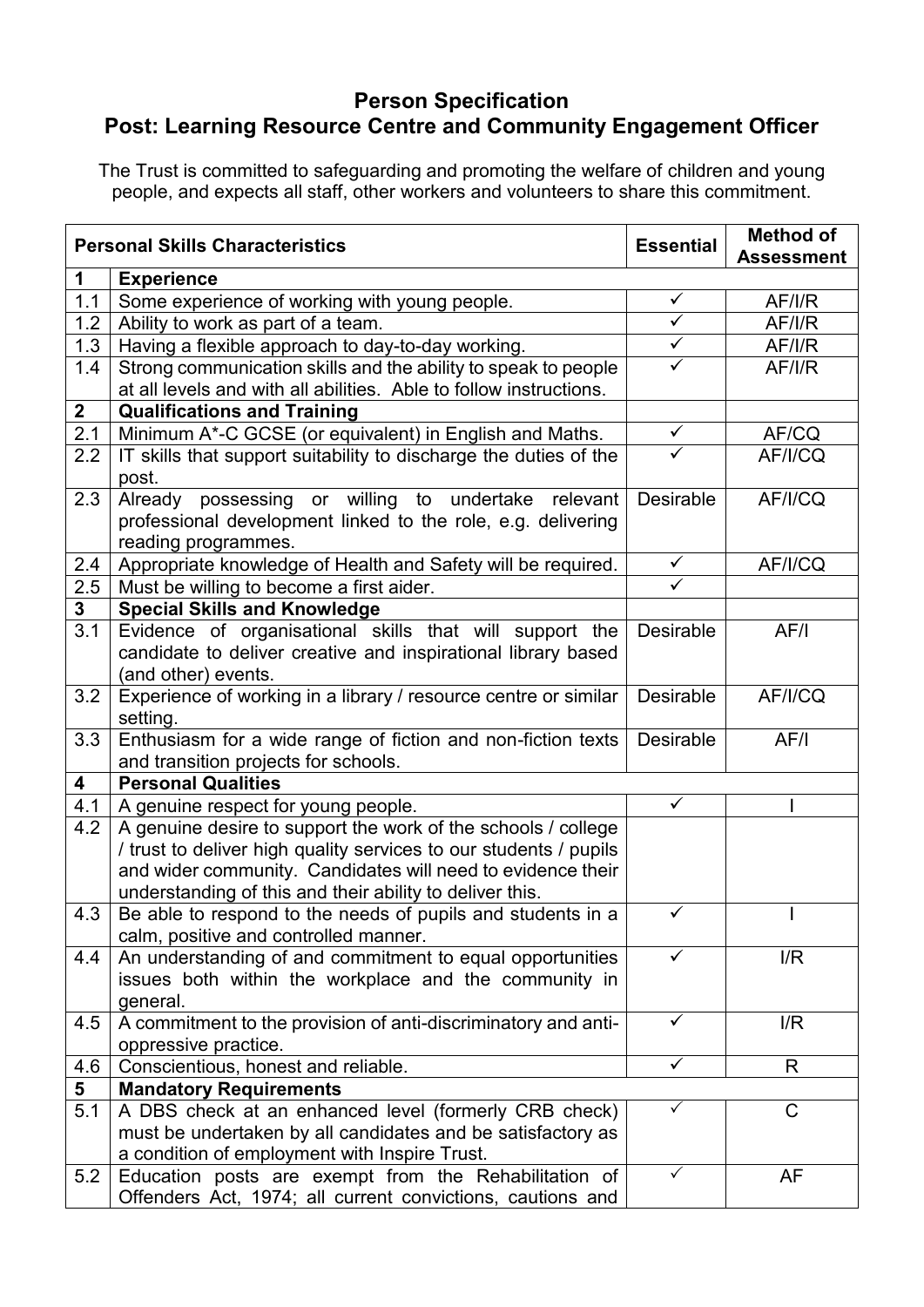|     | bindovers must be declared on the application form. The 2013<br>and 2020 amendments to the Act allow that when applying for<br>certain jobs and activities certain convictions and cautions are<br>considered 'protected' and do not need to be declared. |      |
|-----|-----------------------------------------------------------------------------------------------------------------------------------------------------------------------------------------------------------------------------------------------------------|------|
|     | 5.3 References that confirm suitability to work with children,<br>reference must be provided from current/most recent<br>employer. References will not be accepted from members of<br>candidate's families or acting purely as a friend.                  | AF   |
| 6   | <b>Physical Requirements</b>                                                                                                                                                                                                                              |      |
| 6.1 | Health and physical capacity for the role.                                                                                                                                                                                                                | I. R |
| 6.2 | A good attendance record in current employment, (not<br>including absences resulting from disability).                                                                                                                                                    | I. R |

### **7. Effective Behaviours**

The Trust looks for evidence from all candidates of effective behaviours which we value and have found to be consistent with high performance. Part of our selection process will be to assess whether candidates can demonstrate that they have exhibited these behaviours in their current or previous employment, education, voluntary or other activity. Candidates are advised to read the following carefully and provide examples of these in the 'Information in Support of the Application' section of the application form. Candidates should be prepared to discuss these in the interview process.

| $\overline{7.1}$ | Seeing the Big Picture: Understand what your responsibilities are and how these                                                                                                  |
|------------------|----------------------------------------------------------------------------------------------------------------------------------------------------------------------------------|
|                  | contribute to the priorities of your team. Consider the varied impact your work could have                                                                                       |
|                  | on individuals with different needs and from other backgrounds. Gather information from                                                                                          |
|                  | both inside and outside of the Trust to inform your area of work.                                                                                                                |
| 7.2              | <b>Changing and Improving:</b> Review ways of working and suggest improvements, including                                                                                        |
|                  | how to make full use of new digital technologies. Learn new procedures and help                                                                                                  |
|                  | colleagues to do the same. Query any issues that arise from changes in a suitable way.                                                                                           |
|                  | Respond in an effective and appropriate manner when emergencies arise.                                                                                                           |
| 7.3              | Making Effective Decisions: Use guidance, analyse relevant information and ask                                                                                                   |
|                  | colleagues for input to support decision making. Identify and deal with any errors or gaps                                                                                       |
|                  | in information before making a decision. Consider the diverse needs of those affected by                                                                                         |
|                  | decisions and how it will impact them. Provide advice and feedback to support others in                                                                                          |
|                  | making accurate decisions. Ask others to clarify decisions when confused and query any                                                                                           |
|                  | issues that arise constructively.                                                                                                                                                |
| 7.4              | Leadership: Show enthusiasm for your work and take personal accountability for your                                                                                              |
|                  | role. Demonstrate responsibility for your own objectives. Act in a fair, inclusive and                                                                                           |
|                  | respectful way when dealing with others. Be considerate and understanding of other                                                                                               |
|                  | people's points of view. Understand and support the objectives of the wider team.                                                                                                |
|                  | Demonstrate consideration of the wider consequences of own actions.                                                                                                              |
| 7.5              | <b>Communicating and Influencing: Put forward your views in a clear, constructive and</b><br>considerate manner. Use an appropriate method of communication for each person such |
|                  | as an email, telephone call or face-to-face, taking into consideration their individual                                                                                          |
|                  | needs. Use plain and simple language, being careful to check written work for errors.                                                                                            |
|                  | Consider the impact of language used on different groups of stakeholders. Remain                                                                                                 |
|                  | honest and truthful when explaining opinions. Listen and ask questions to ensure your                                                                                            |
|                  | understanding.                                                                                                                                                                   |
| 7.6              | Working Together: Proactively contribute to the work of the whole team and remain open                                                                                           |
|                  | to taking on new and different roles. Get to know your colleagues and build supportive                                                                                           |
|                  | relationships. Listen to alternative perspectives and needs, responding sensitively and                                                                                          |
|                  |                                                                                                                                                                                  |